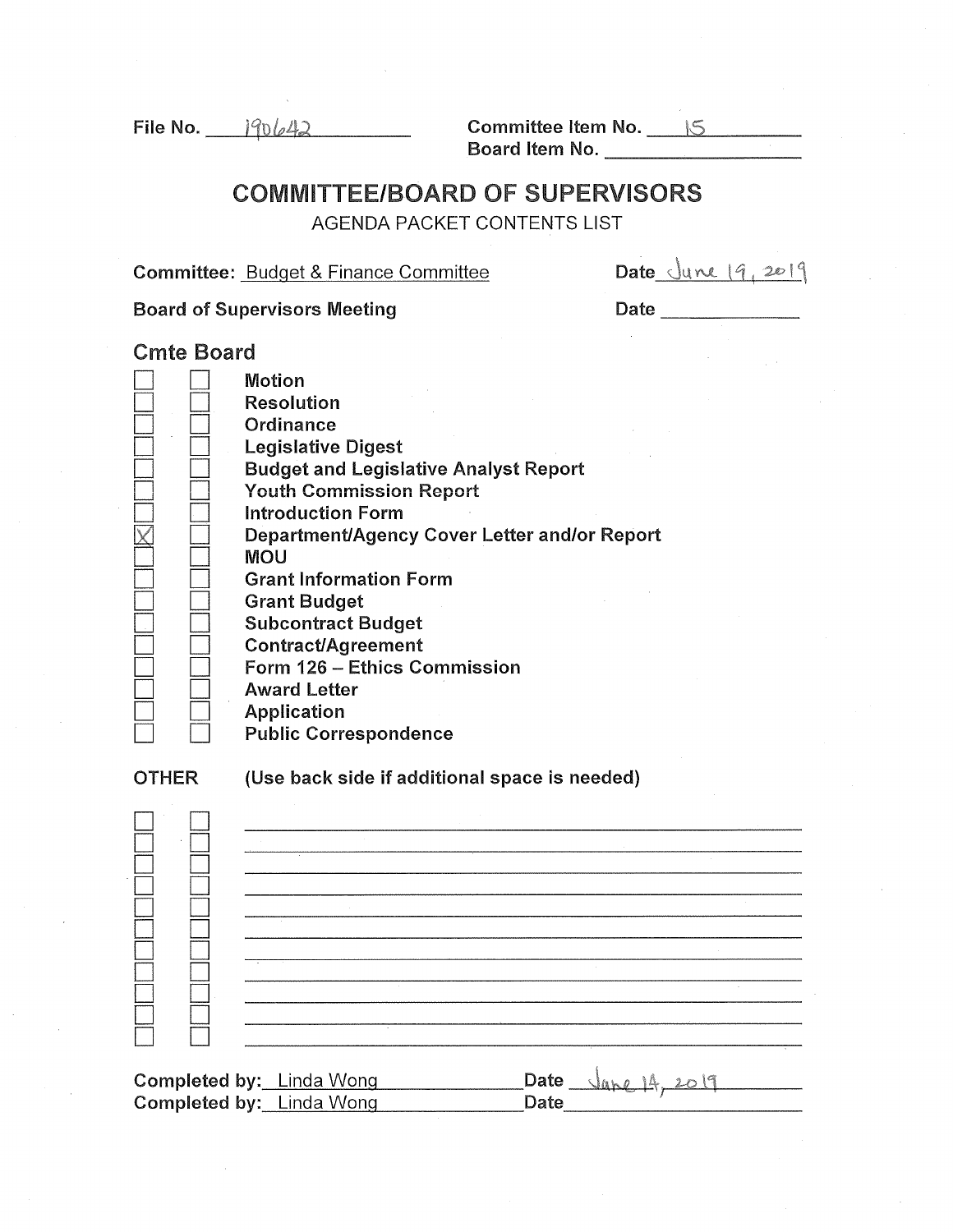

# OFFICE OF THE CITY ADMINISTRATOR



London N. Breed, Mayor NaomiM. Kelly, City Administrator

May 31, 2019

Supervisor Sandra Fewer Chair, Budget and Finance Committee, Board of Supervisors . City and County of San Francisco 1 Dr. Carlton B. Goodlett Place, Room 244 San Francisco, CA 94102

Dear Chair Fewer;

I am formally and respectfully requesting a hearing at the Board of Supervisor's Budget & Finance Committee to have funding taken off of Budget & Finance Committee reserve for the 49 South Van Ness (49 SVN) and Permit Center project.

In 2017, the Budget & Finance Committee placed a total of \$28.4 million of Certificates of Participation on reserve pending additional information on departmental moves that would take place related to the project.

The attached memo contains the requested information, and the City Administrator's Office respectfully requests the release of \$26.2 million of the reserve. This is \$2.2 million under the original COP budget request, as we seek to fund a larger part of the one-time costs for the 49 SVN project with cash instead of debt.

I respectfully request that this item be scheduled along with the City Administrator's Budget at the June . 13, 2019 Budget and Finance Committee hearing;

Thank you for your consideration and action on this request.

Sincerely,

J/wmw11/1/peeg

Naomi M. Kelly City Administrator

Attachment

CC: Angela Calvillo, Clerk of the Board of Supervisors Severin Campbell, Budget and Legislative Analyst's Office Ben Rosenfield, Controller Kelly Kirkpatrick, Mayor's Budget Director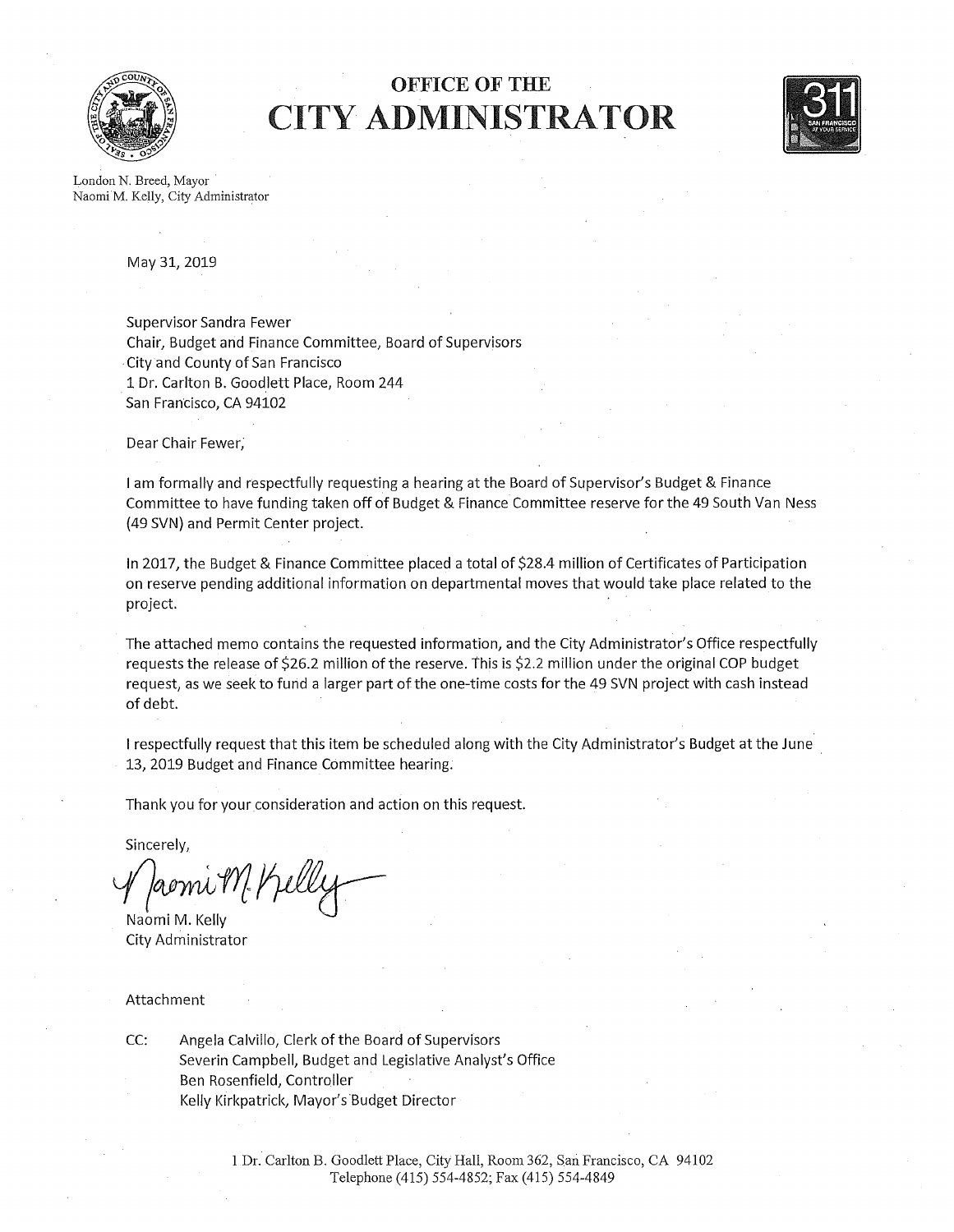## OFFICE OF THE-**CITY ADMINISTRATOR**

### **MEMORANDUM**

| Date: | May 31, 2019                                            |
|-------|---------------------------------------------------------|
| To:   | Sandra Fewer, Chair of the Budget and Finance Committee |
|       | Budget and Finance Committee Members                    |
| From: | Naomi M. Kelly, City Administrator                      |
| RE:   | 49 South Van Ness Project release of reserve            |

#### **Issue**

In 2017, the Board of Supervisors (BOS) approved Ordinance 118-17 to hold \$28.4 million of Certificate of Participation (COP) funds devoted to the 49 South Van Ness (49 SVN) project on the Budget and Finance Committee Reserve pending additional information on departmental moves that would take place related to the project. This memo contains the requested information, and the City Administrator's Office respectfully requests the release of \$26.2 million of the reserve, which is \$2.2 million under the original COP budget request.

#### **Background**

The 49 SVN project, previously known as 1500 Mission, is a new civic office building to be completed in the summer of 2020. The building is a \$327 million project located on South Van Ness Avenue between Market and Mission Streets. The 16-story 430,845 rentable square foot City Office Building will provide a new centralized one-stop permit center for construction, special events and business permitting for our residents. 49 SVN will provide new office space for approximately 1,800 mostly permitting department employees. The City Administrator's Office has sought to maximize the number of employees moving into this new building to ensure as many permitting agency staff as possible are co-located together.

Co-locating and consolidating these permitting departments into one building and creating a one-stop permit center will greatly improve the permitting process for our residents and staff. Staff will have a greater opportunity to collaborate and make permitting in San Francisco more friendly, efficient and streamlined. In many cases this means updating antiquated information technology systems and reducing our use of paper and manual data entry. The 49 SVN project presents an excellent opportunity to review and revamp existing processes and ensure department staff have the tools and equipment they need to do their jobs well.

Furthermore, the building will be a modern, natural light filled space and LEED gold certified, amongst other sustainable features. It will feature an onsite childcare facility, shared conference, training and meeting rooms, parking for electric vehicles and bicycles, and shower facilities for staff.

#### **49 SVN and Permit Center Project Source and Uses**

The Budget and Finance Committee placed \$28.4 million of \$29.4 million of COP funds on Budget and Finance Committee Reserve. The City Administrator's Office requests release of \$26.2 million of these reserves, or \$2.2 million less than the original COP budget request.

| <b>One-time Sources:</b>      | FY 19-20<br>\$ Millions | One-time Uses:         | FY 19-20<br>\$ Millions |  |
|-------------------------------|-------------------------|------------------------|-------------------------|--|
| Certificates of Participation | 26.2                    | FF&F                   | 23.9                    |  |
| Department sources            | 9.7                     | Information Technology | 11.5                    |  |
| Capital / COIT                | 2.2                     | Move                   | 3.7                     |  |
| DBI Reimbursement             | 1.0                     |                        |                         |  |
| Subtotal:                     | 39.1                    | Subtotal:              | 39.1                    |  |

#### **Table 1: 49 SVN- Sources and Uses for One-time Project Costs**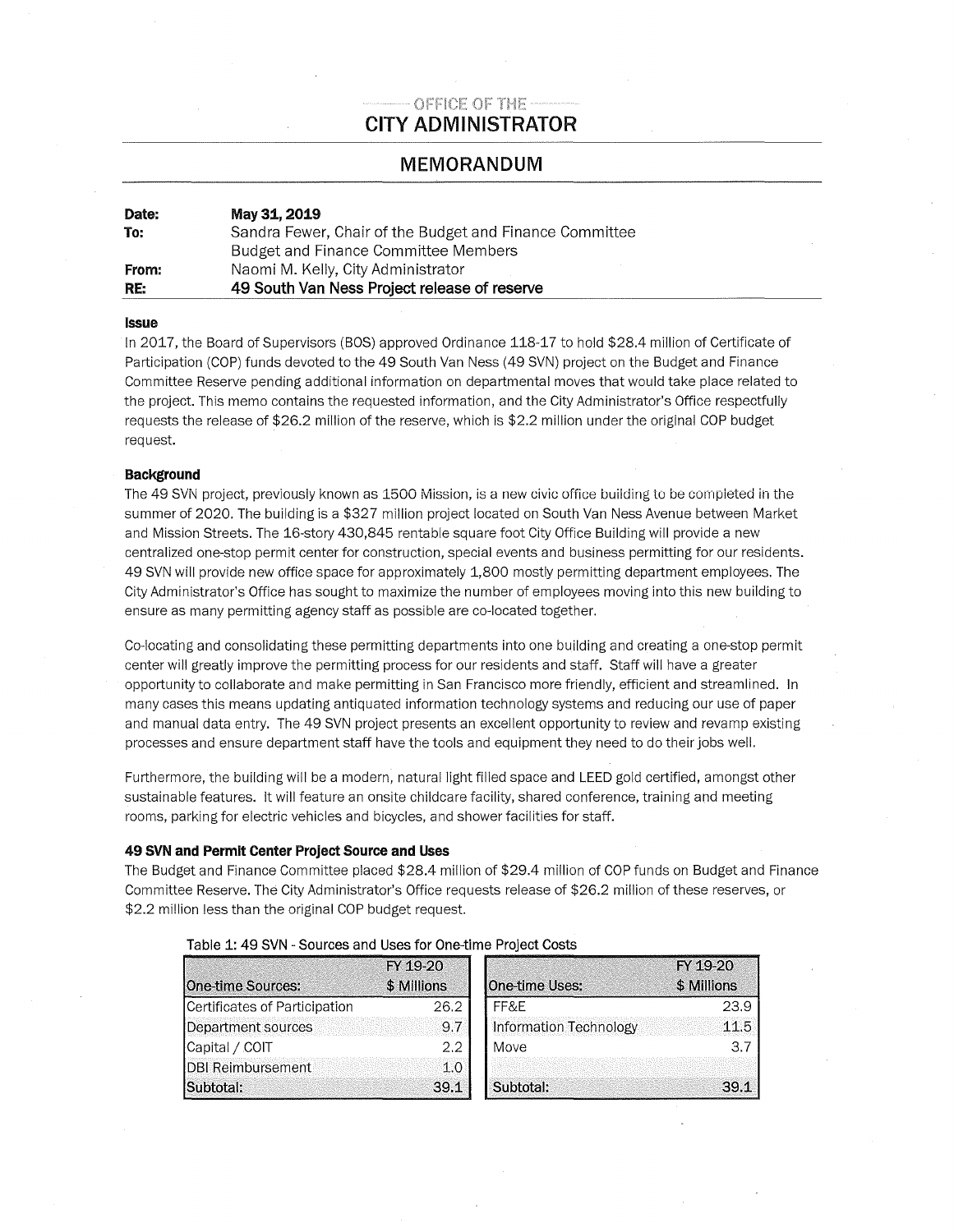The 49 SVN project construction timeline has progressed as expected and move in is scheduled to begin in summer of 2020. The City Administrator's Office requests the release of a total in \$26.2 million in COPs from reserves now and the upcoming budget contains sources to cash fund (rather than debt fund) the remaining \$12.9 million in one-time project costs. Most of the one-time costs funded through the budget are associated with the Department of Building Inspection, which previously budgeted a reserve specifically for one-time costs related to this project. The one-time costs also include approximately \$1 million to repay a loan received from the Department of Building Inspection at the initiation of the project to support site development costs as approved by the BOS with Ordinance 253-14.

The \$26.2 million in COP funds will fund a portion of the FF&E (furniture, fixtures and equipment), technology equipment and infrastructure, and move costs for the 49 SVN project. Furniture is for individual work stations, as well as for conference rooms and common spaces. The information technology expenditures include funding for the building's IT infrastructure, including fiber connections, network and telephony.

The 49 SVN project will provide mostly new equipment and furnishings. To maximize the number of staff in the building, different furniture from the existing was needed. Additionally, this project will allow staff to have the tools to provide excellent customer service, communicate and collaborate with other permitting departments, and move into the digital age as we seek to go as paperless as possible as a city.

#### **49 SVN Project Floor Plans**

Table 2 lists departments moving into 49 SVN, including rentable area of office space by department both current day and after they move. It also includes the number of employees moving from each department:

| Depts                                | Existing Sq.<br>Ft. | 49 SVN Sq.<br>$ Ft \rangle$ | Change in Sq. Existing Dept<br>FC. | lare  | Projected 49<br><b>ISVN FTE</b> | Change in<br>IN E |
|--------------------------------------|---------------------|-----------------------------|------------------------------------|-------|---------------------------------|-------------------|
| Department of Public Works           |                     | 182,941                     |                                    | 959   | 959                             |                   |
|                                      | 182,330             |                             | 611                                |       |                                 |                   |
| Department of Building Inspection    | 54,332              | 56,006                      | 1,674                              | 260   | 280                             | 20                |
| Planning Department.                 | 48,886              | 52,213                      | 3,327                              | 259   | 262                             |                   |
| IDPH - Environmental Health Division | 27,826              | 29,892                      | 2,066                              | 166   | 166                             |                   |
| Recreation and Parks Department      | 7.028               | 12,021                      | 4,993                              | 59    | 61                              |                   |
| Fire Department                      | 4.841               | 4,683                       | (158)                              | 32    | 32                              |                   |
| l Public Utilities                   | 775                 | 731                         | (44)                               |       |                                 |                   |
| Board of Appeals                     | 1.604               | 1,322                       | (282)                              | 5     |                                 |                   |
| Entertainment Commission**           | 1,110               | 2,612                       | 1,502                              |       |                                 |                   |
| Office of Cannabis                   | 1,035               | 1.078                       | 43                                 |       |                                 |                   |
| lPermit Center                       | 20,056              | 38,960                      | 18,904                             | 24    | 24                              |                   |
| Total                                | 349,822             | 382,458                     | 32,636                             | 1,785 | 1,813                           | 28                |

Table 2: Office Space and FTE by Departments

• *Total sq ft of the building is 430,845. The building also includes a child care center and conference roams an the first floor {48,387 sq ft).* 

*\*\*The Entertainment Commission will share their space with a TBD future department.* 

- Ten + total permitting related departments are expected to move into office space in 49 SVN. These departments are currently located in 9 separate locations across the City.
- 49 SVN will house almost all permitting departments' back office staff in one building, greatly increasing communication and collaboration, as well as ensuring a better customer experience.
- 49 SVN will also have conference rooms, a childcare center and parking.

#### **Leases to be Terminated and Backfilled**

The Real Estate division identified six potential leases the city could terminate and one potential backfill lease as a result of the 49 SVN project, resulting in approximately \$6.3 million in avoided lease costs per year. The 49 SVN building will also help keep related space costs fixed for the city into the future, as leases are inherently volatile and continually subject to market dynamics.